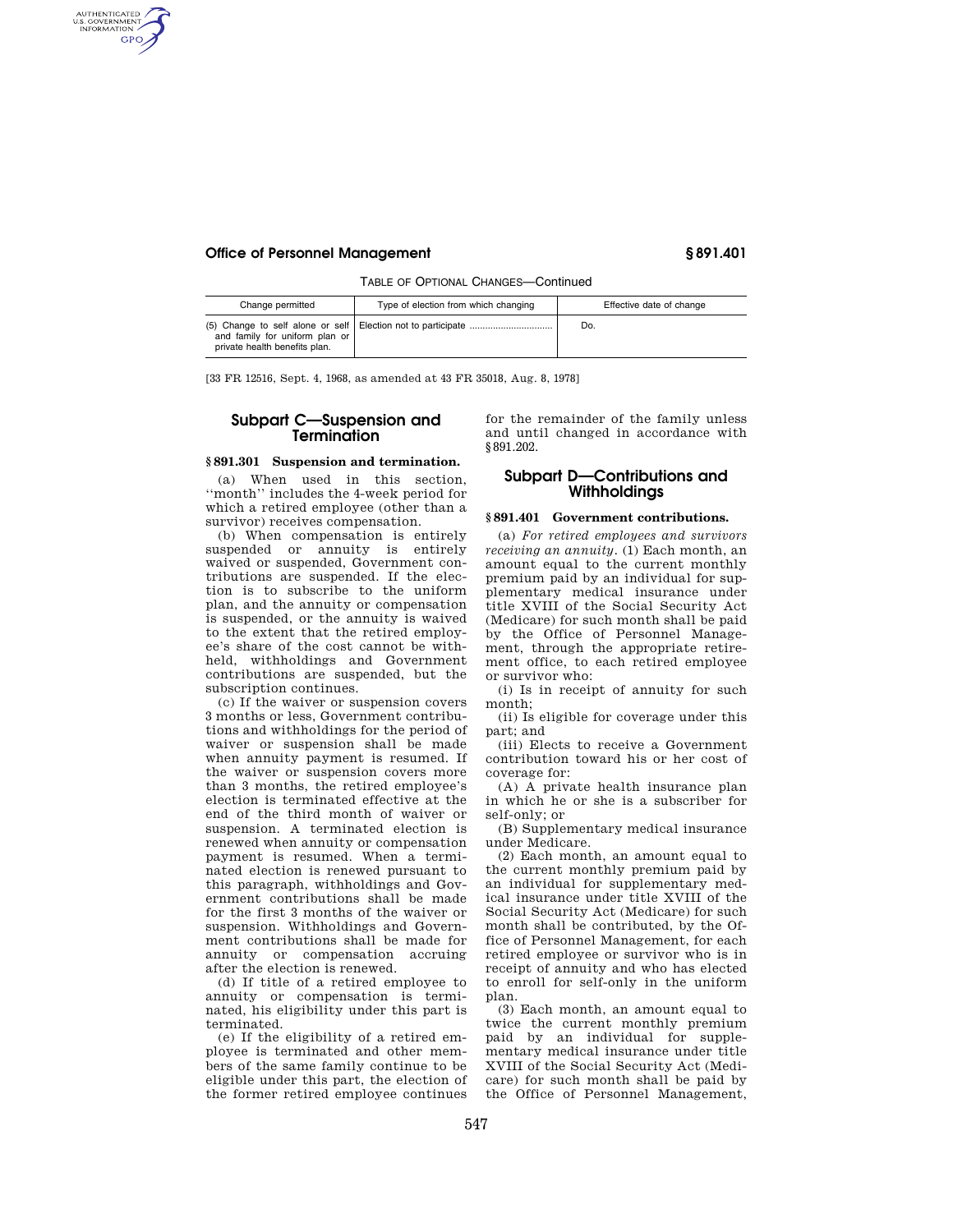through the appropriate retirement office, for each retired employee or survivor who:

(i) Is in receipt of an annuity for such month;

(ii) Is eligible for coverage under this part; and

(iii) Elects to receive a Government contribution toward the cost of coverage for self and family under:

(A) A private plan or plans; or

(B) Supplementary medical insurance under Medicare.

(4) Each month, an amount equal to twice the current monthly premium paid by an individual for supplementary medical insurance under title XVIII of the Social Security Act (Medicare) for such month shall be contributed, by the Office of Personnel Management, for each retired employee or survivor who is in receipt of annuity and who has elected to enroll for self and family in the uniform plan.

(b) *For retired employees and survivors receiving compensation.* (1) For each retired employee or survivor who is in receipt of compensation and who meets the requirements of paragraph  $(a)(1)$  of this section, other than the requirement of being in receipt of an annuity, the Office of Personnel Management shall contribute, through the Office of Workers' Compensation Programs, an amount equal to 931⁄3 percent of the current monthly premium paid by an individual for supplementary medical insurance under title XVIII of the Social Security Act (Medicare) rounded to the nearest cent, counting one-half cent and over as a whole cent, for each 4-week period in which payment of such compensation is made.

(2) For each retired employee or survivor who is in receipt of compensation and who has elected to enroll for selfonly in the uniform plan, the Office of Personnel Management shall contribute, during each 4-week period in which payment of such compensation is made, an amount equal to 931⁄3 percent of the current monthly premium paid by an individual for supplementary medical insurance under title XVIII of the Social Security Act (Medicare) rounded to the nearest cent, counting one-half cent and over as a whole cent.

# **§ 891.401 5 CFR Ch. I (1–1–10 Edition)**

(3) For each retired employee or survivor who is in receipt of compensation and who meets the requirements of paragraph (a)(3) of this section, other than the requirement of being in receipt of an annuity, the Office of Personnel Management shall contribute, through the Office of Workers' Compensation Programs, an amount equal to 1862⁄3 percent of the current monthly premium paid by an individual for supplementary medical insurance under title XVIII of the Social Security Act (Medicare) rounded to the nearest cent, counting one-half cent and over as a whole cent, for each 4-week period in which payment of such compensation is made.

(4) For each retired employee or survivor who is receiving compensation and has elected to enroll for self and family in the uniform plan, the Office of Personnel Management shall contribute, during each 4-week period in which payment of such compensation is made, an amount equal to 1862⁄3 percent of the current monthly premium paid by an individual for supplementary insurance under title XVIII of the Social Security Act (Medicare) rounded to the nearest cent, counting one-half cent and over as a whole cent.

(5) If the current monthly rate for supplementary medical insurance under Medicare changes to a new rate within a 4-week period in which compensation is paid, the amount to be contributed for that 4-week period will be a prorated amount determined by:

(i) Multiplying the number of days in the 4-week pay period occurring at the former monthly rate (the rate in effect at the beginning of the pay period) by the former rate for a 4-week pay period;

(ii) Multiplying the number of days in the 4-week pay period occurring at the new rate (the rate in effect at the end of the 4-week pay period) by the new 4-week rate;

(iii) Adding the products of paragraphs (b)(5) (i) and (ii) of this section; and

(iv) Dividing the sum by 28 and rounding to the nearest cent, counting one-half cent and over as a whole cent.

(c) So that the Government contribution provided under this section is paid or contributed in advance, it shall be